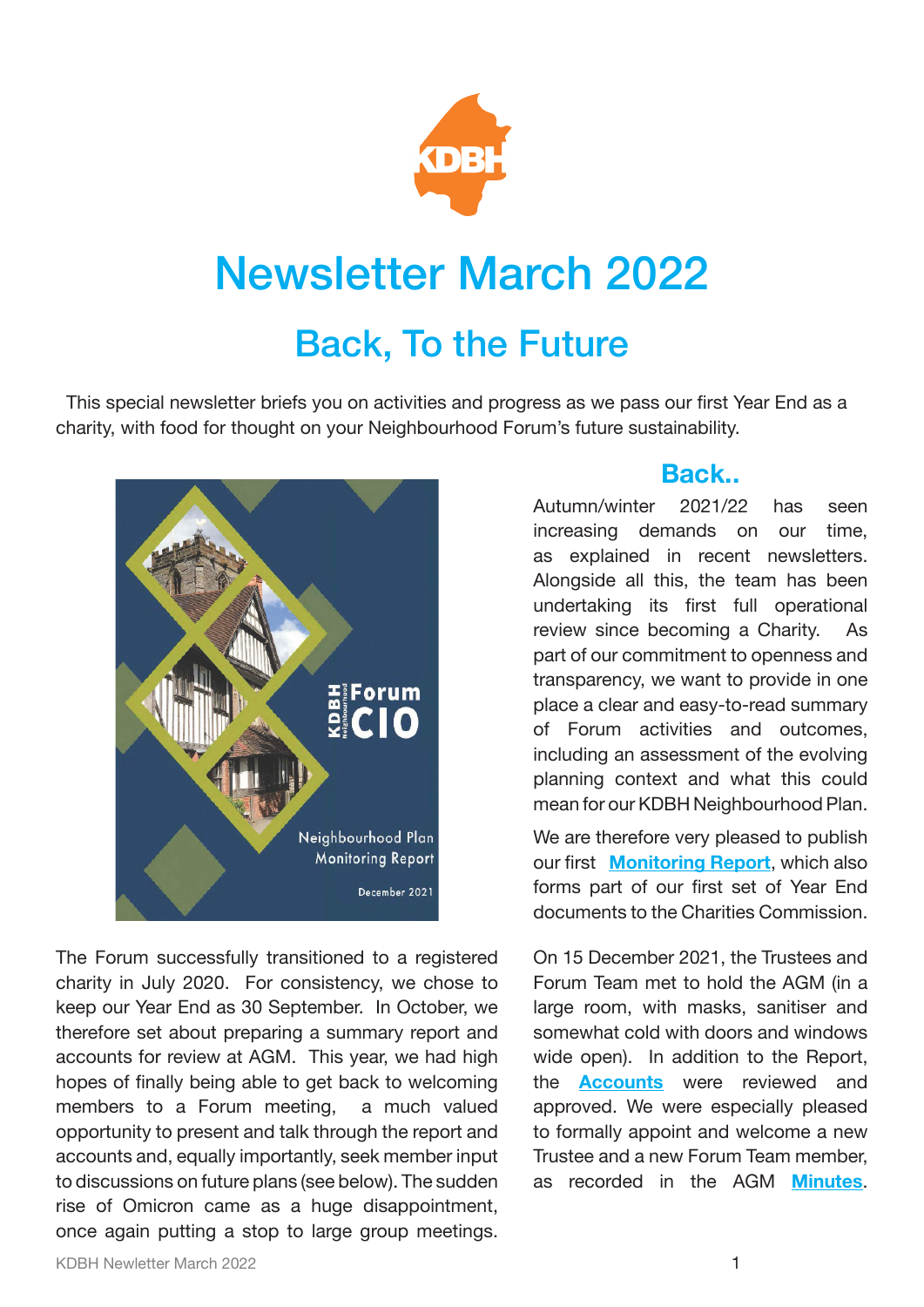## **To the Future..**

As touched on in our last newsletter, the team is starting to take a long, hard look at future sustainability of the Forum - financial, resourcing, capability and capacity, community and other stakeholder involvement and support. Challenges include, for example:

- **• Finances:** Neighbourhood Forum funding ceases once a Neighbourhood Plan is 'made'. We have, of course, sought alternative sources of grant funding; over the past couple of years, however, schemes have (quite rightly) focused on Covid and activities supporting those in need. The Forum does not qualify for these, since our charitable purposes relate to place, the built / natural environment and planning. Hence why, in March 2021, we put the necessary supporting systems in place to launch our first on-line campaign and raise funds directly. Donations have been the primary source of income supporting Forum operation, totalling £926 to date. We're very grateful for all the donations received. The Forum is not, however, sustainable at this level of income, while at the same time we are very conscious of the cost of living squeeze people are already facing.
- **Resources:** We're proud of, and have received many plaudits on, the professionalism of our team. Since its launch, however, the Forum has operated with a number of key person dependencies, most notably relating to expertise in planning, IT, communications and stakeholder management (which is why, with so much else on our plate recently, we have not had the capacity to update our website as regularly as we would wish - apologies). We have been extremely fortunate in the level of commitment of team members, dedicating large amounts of personal time over nearly 8 years at no cost. However, this is not sustainable; understandably, some now wish to take a step back. Going forward, expertise previously provided by members of the team at no cost will need to be resourced (and paid for) externally - the most pressing need currently being the wide range of web and other IT tools and capabilities that underpin our activities. **If you have experience and expertise in this area and wish to contribute to your local community, we would be delighted to hear from you** for an informal chat - in the first instance, email us at **[kdbhforum@gmail.com](mailto:kdbhforum@gmail.com)** with your contact details and we will get back to you. Similarly, we are also very interested to hear from you if you have skills in planning and fundraising for charities.
- **Support:** Covid has been ever-present since becoming a charity. Maintaining and, where possible, extending our reach across the KDBH community has been challenging, but is fundamental to our role and the nature of our work. Our drive to do the best by our community remains as strong as ever; however, experience has taught us that planning can become toxic (particularly through social media) where you get caught in the crosshairs of stakeholder interests pressing their own agenda. A handful of people (at most) persistently seek to question the Forum's legitimacy, most recently necessitating this **[response to the Council](https://shoutout.wix.com/so/5dNz_mRCP/c?w=GRXPlkz9-FlPydHrlT5mBnrpoHHOPMNhi3rttslfRp0.eyJ1IjoiaHR0cHM6Ly8zNzQ1YzBlZC1jZjUyLTRhZWUtYTY0Yi03MDlkNWYxMTkyMzQudXNyZmlsZXMuY29tL3VnZC8zNzQ1YzBfZjU0YWY3NGE5NzI3NDIyZDk1MmNiMmViNjNiN2Q4NWEucGRmIiwiciI6ImRiMGYxM2UwLTI1MjYtNGE0MC1lN2E1LTZhYTQ1ZDU0YTk2YiIsIm0iOiJtYWlsIiwiYyI6ImRiZGU2Zjc4LTMxMmEtNDY4Ni05OTQ3LWIwMmE2NDFiOWY1MiJ9)** that we sincerely hope finally concludes the matter when formally discussed at the Council's Planning and Housing Decision Session, 6pm, 23 March 2022. This is frustrating, but much more importantly diverts significant Forum effort away from what we should be doing for our community. Future sustainability depends on openly re-confirming and re-establishing with our members, the KDBH community, Ward Councillors and other groups with whom we work closely what they want and expect of their Neighbourhood Forum going forward - a process we also went through following completion of the Neighbourhood Plan. The Monitoring Report provides a clear and objective starting point for these discussions. We have no fixed view on what the outcome should or could be - but whatever it is, we need full support on a clear set of agreed activities and priorities going forward.